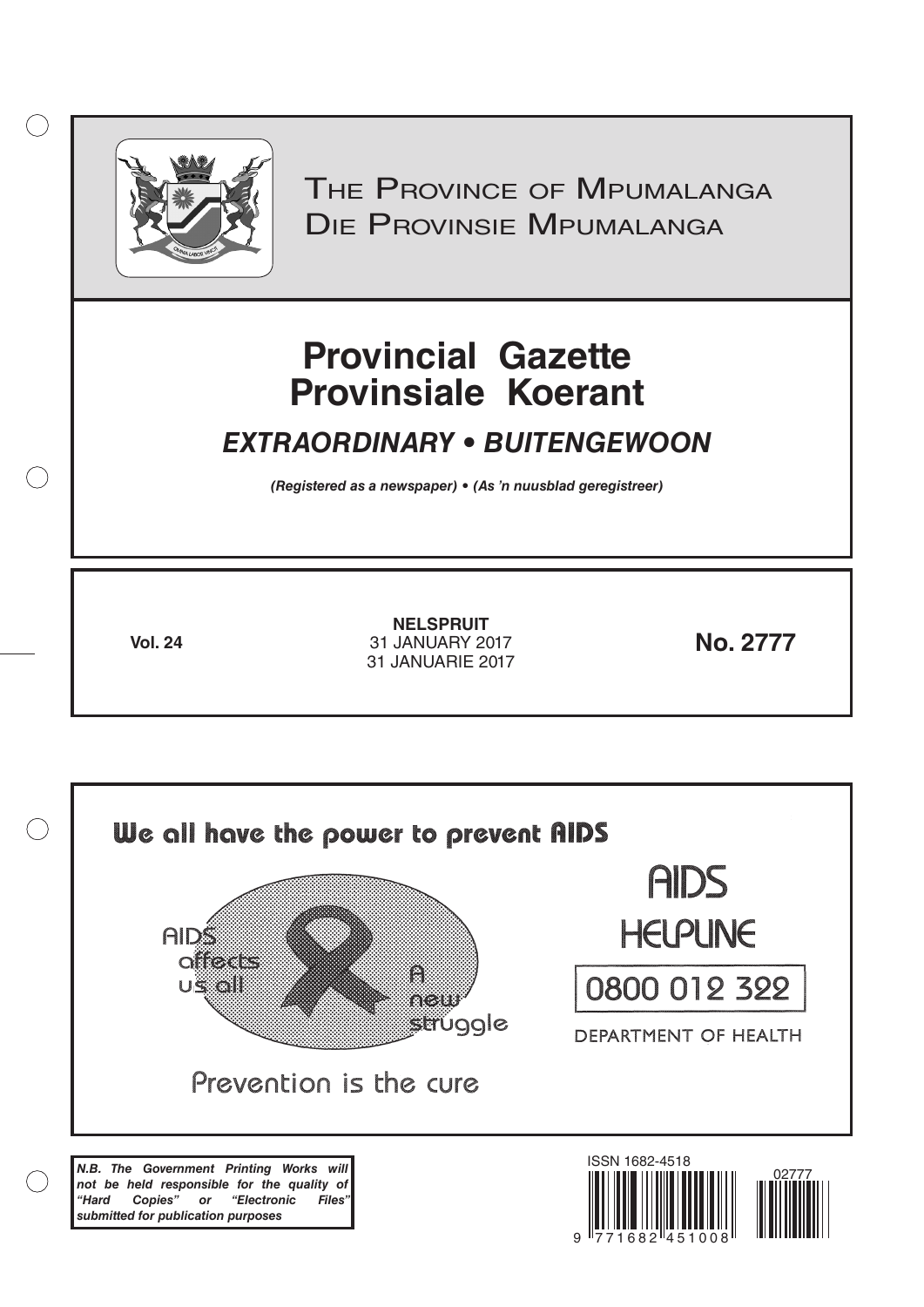### **IMPORTANT NOTICE:**

**The GovernmenT PrinTinG Works Will noT be held resPonsible for any errors ThaT miGhT occur due To The submission of incomPleTe / incorrecT / illeGible coPy.**

**no fuTure queries Will be handled in connecTion WiTh The above.**

#### **CONTENTS**

|    |                                                                                                         | Gazette<br>No. | Page<br>No. |
|----|---------------------------------------------------------------------------------------------------------|----------------|-------------|
|    | <b>PROVINCIAL NOTICES • PROVINSIALE KENNISGEWINGS</b>                                                   |                |             |
| 10 | Division of Revenue Act, 2016: Amendment to the allocations published by the notice Gazette date 13 May | 2777           |             |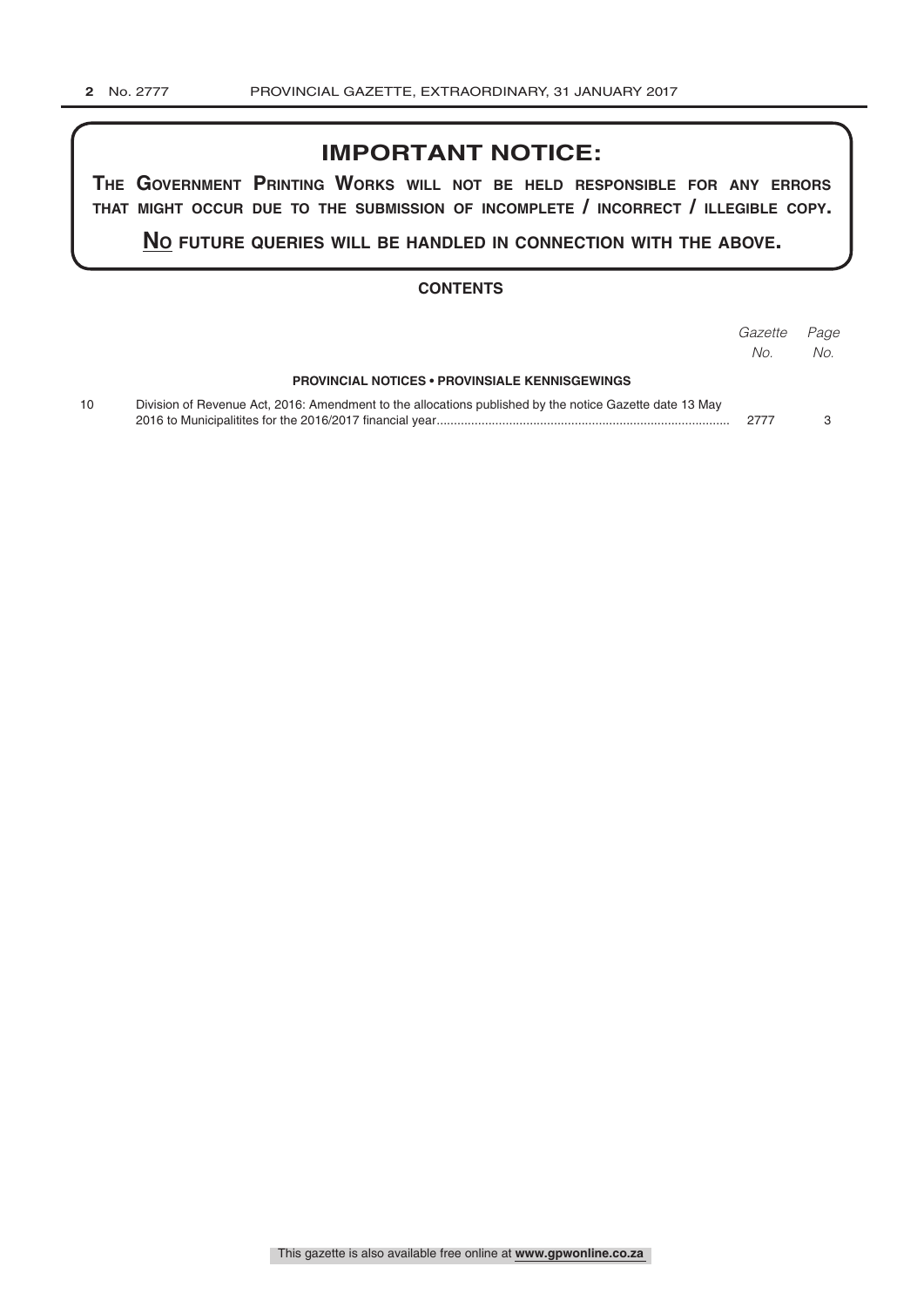#### Provincial Notices • Provinsiale Kennisgewings <u>NOTICE ….. OF 2016</u>

#### **PROVINCIAL NOTICE 10 OF 2017**

#### MPUMALANGA DEPARTMENT OF FINANCE

In accordance with section 30(3) (b) of the Division of Revenue Act, 2016, an amendment to the allocations published by the notice Gazette dated 13 May 2016 to municipalities for the 2016/17 financial year as set out in the attached schedule. The withdrawals of allocations will not be transferred according to the transfer mechanism as per attached schedule and for the purpose and conditions set out therein.

 $\overline{\phantom{a}}$ 

**MR. SE KHOLWANE, MPL MEC: FINANCE, ECONOMIC DEVELOPMENT AND TOURISM MPUMALANGA PROVINCIAL GOVERNMENT**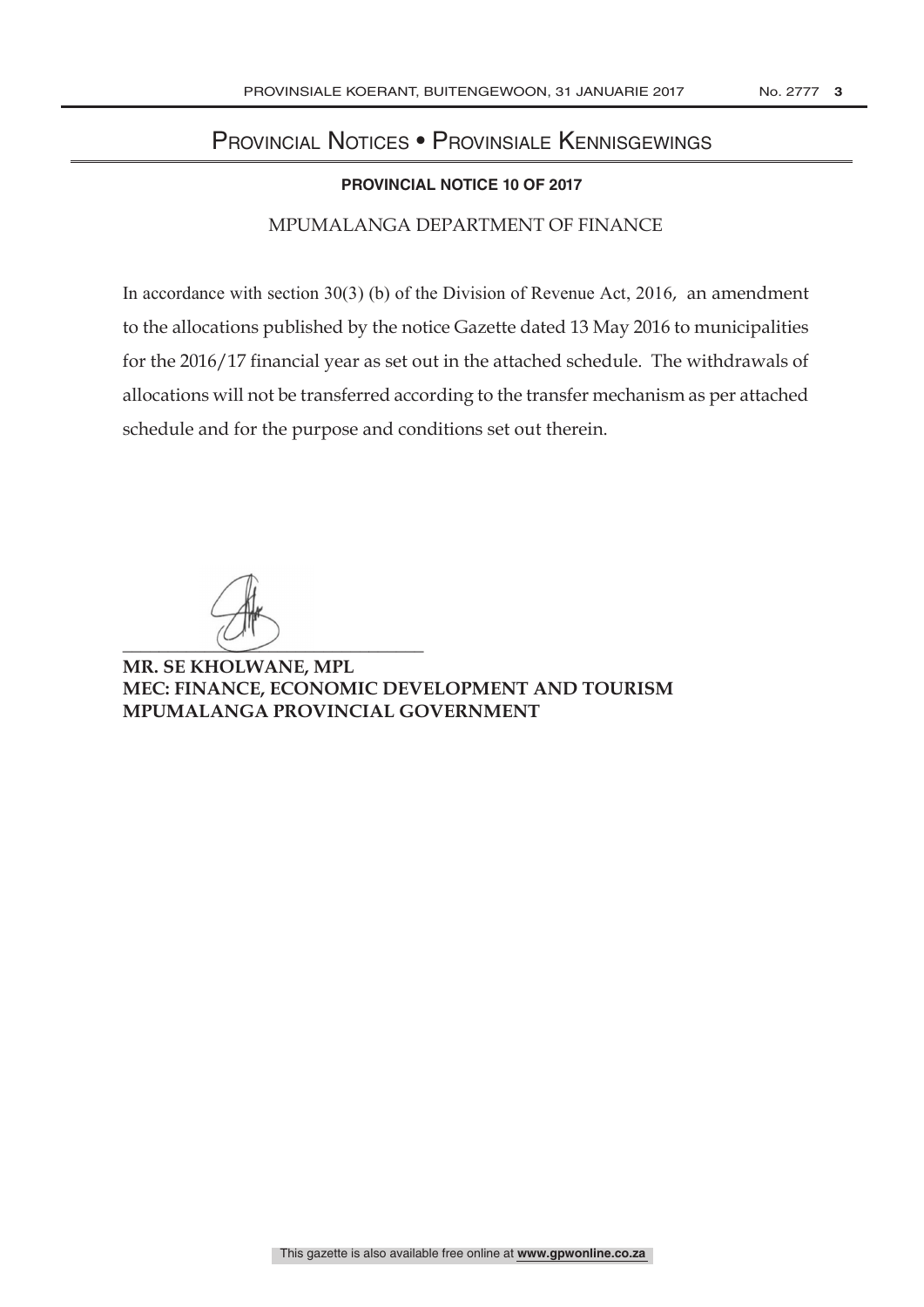Г

٦

#### PROVINCIAL GAZETTE EXTRAORDINARY

#### *DEPARTMENT OF HUMAN SETTLEMENTS*

#### **TRANSFERS TO A LOCAL MUNICIPALITY**

 $\top$ 

| <b>Transferring Department</b>       | <b>Human Settlements</b>                                                                                                                                                                                                                       |  |  |
|--------------------------------------|------------------------------------------------------------------------------------------------------------------------------------------------------------------------------------------------------------------------------------------------|--|--|
| <b>Purpose of Allocation</b>         | Withdrawn financial assistance and support for the installation<br>of bulk water infrastructure to Pixley kaSeme Local<br>Municipality, Goven Mbeki Local Municipality, eMalahleni<br>Local Municipality and Bushbuckridge Local Municipality. |  |  |
| <b>Measurable Outputs</b>            | Withdrawn improved access and distribution of water to the<br>various communities within the affected municipalities.                                                                                                                          |  |  |
| <b>Allocation Criteria</b>           | Withdrawn additional allocation for alleviating of water<br>shortage problems in the earmarked municipalities.                                                                                                                                 |  |  |
| <b>Monitoring Systems</b>            | None.                                                                                                                                                                                                                                          |  |  |
| Budget on which transfer is<br>shown | R 0.00 million - after adjustment budget                                                                                                                                                                                                       |  |  |
| <b>Projected Life</b>                | None                                                                                                                                                                                                                                           |  |  |
| <b>Payment Schedule</b>              | None.                                                                                                                                                                                                                                          |  |  |
| Adjustment                           | Withdrawal of allocation to municipalities (Pixley kaSeme<br>Local Municipality, Goven Mbeki Local Municipality,<br>eMalahleni Local Municipality and Bushbuckridge Local<br>Municipality)                                                     |  |  |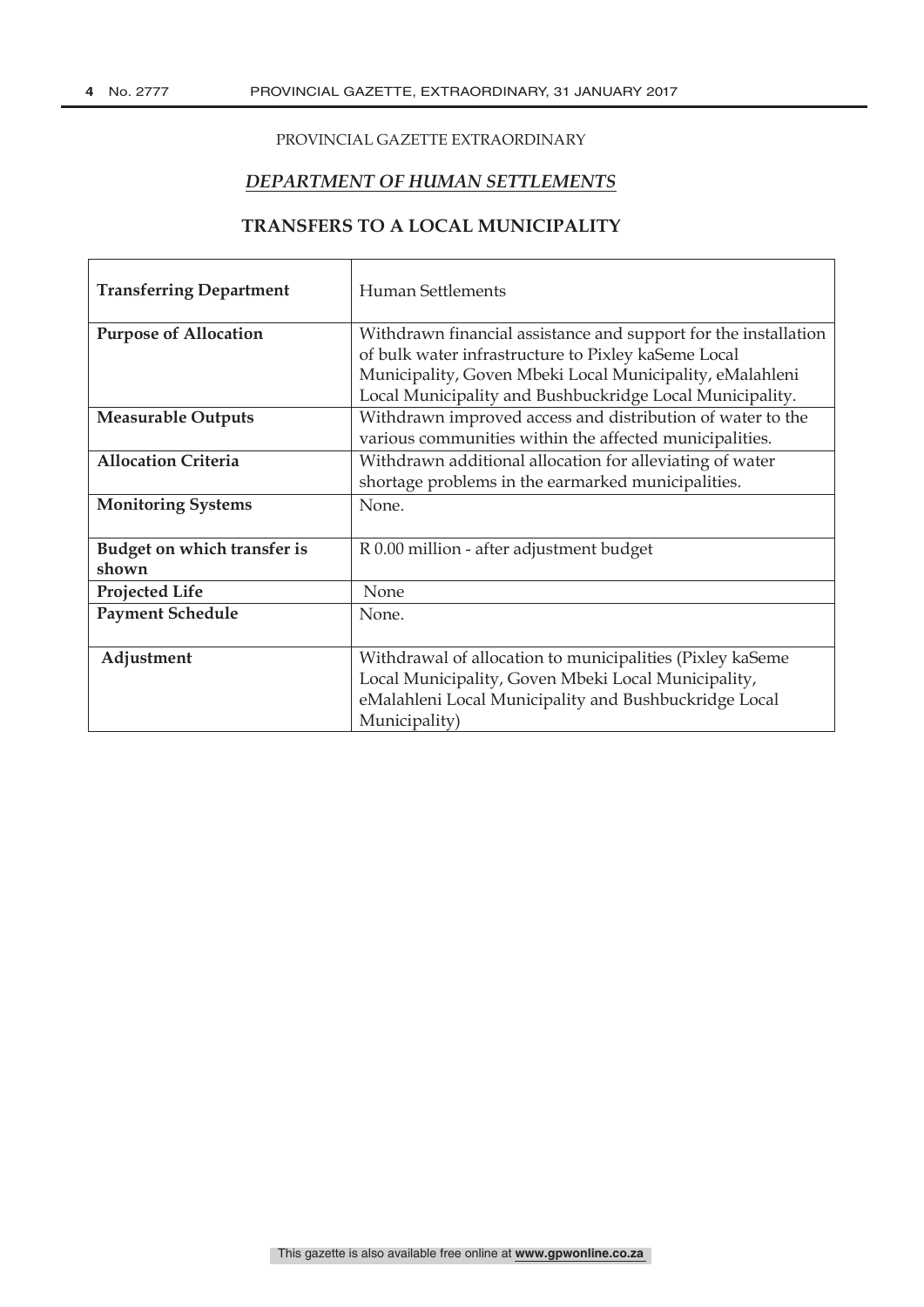| Transfers to local government by transfer / grant type, category and municipality: Human Settlements |                    |                      |                               |  |  |  |  |
|------------------------------------------------------------------------------------------------------|--------------------|----------------------|-------------------------------|--|--|--|--|
|                                                                                                      | Main appropriation | Virements and shifts | <b>Adjusted appropriation</b> |  |  |  |  |
| R thousand                                                                                           | 2016/17            |                      |                               |  |  |  |  |
|                                                                                                      |                    |                      |                               |  |  |  |  |
| Category A                                                                                           |                    |                      |                               |  |  |  |  |
| Category B                                                                                           | 269 572            | (269 572)            |                               |  |  |  |  |
| MP301 Albert Luthuli                                                                                 |                    |                      |                               |  |  |  |  |
| MP302 Msukaligwa                                                                                     |                    |                      |                               |  |  |  |  |
| MP303 Mkhondo                                                                                        |                    |                      |                               |  |  |  |  |
| MP304 Pixley Ka Seme                                                                                 | 15 000             | (15000)              |                               |  |  |  |  |
| MP305 Lekwa                                                                                          |                    |                      |                               |  |  |  |  |
| MP306 Dipaleseng                                                                                     |                    |                      |                               |  |  |  |  |
| MP307 Gov an Mbeki                                                                                   | 20 572             | (20 572)             |                               |  |  |  |  |
| MP311 Delmas                                                                                         |                    |                      |                               |  |  |  |  |
| MP312 Emalahleni                                                                                     | 151 000            | (151000)             |                               |  |  |  |  |
| MP313 Steve Tshwete                                                                                  |                    |                      |                               |  |  |  |  |
| MP314 Emakhazeni                                                                                     |                    |                      |                               |  |  |  |  |
| MP315 Thembisile                                                                                     |                    |                      |                               |  |  |  |  |
| MP316 Dr JS Moroka                                                                                   |                    |                      |                               |  |  |  |  |
| MP321 Thaba Chweu                                                                                    |                    |                      |                               |  |  |  |  |
| MP322 Mbombela                                                                                       |                    |                      |                               |  |  |  |  |
| MP323 Umjindi                                                                                        | $\equiv$           |                      |                               |  |  |  |  |
| MP324 Nkomazi                                                                                        |                    |                      |                               |  |  |  |  |
| MP325 Bushbuckridge                                                                                  | 83 000             | (83 000)             |                               |  |  |  |  |
| Category C                                                                                           | —                  |                      |                               |  |  |  |  |
| DC30 Gert Sibande                                                                                    | —                  |                      |                               |  |  |  |  |
| DC31 Nkangala                                                                                        |                    |                      |                               |  |  |  |  |
| DC32 Ehlanzeni                                                                                       |                    |                      |                               |  |  |  |  |
| Unallocated                                                                                          | —                  |                      |                               |  |  |  |  |
|                                                                                                      |                    |                      |                               |  |  |  |  |
| Total departmental transfers                                                                         | 269 572            | (269 572)            |                               |  |  |  |  |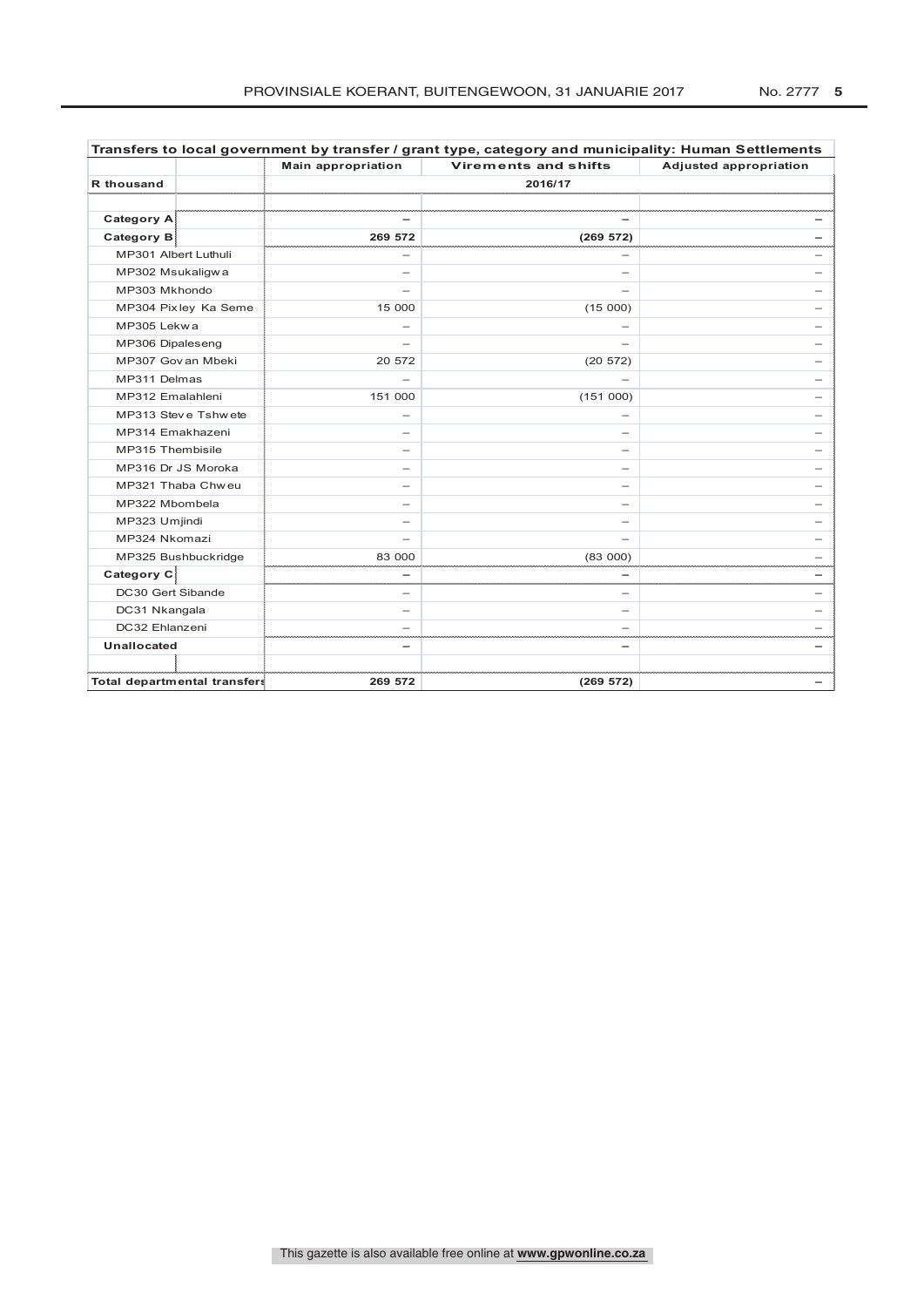This gazette is also available free online at **www.gpwonline.co.za**